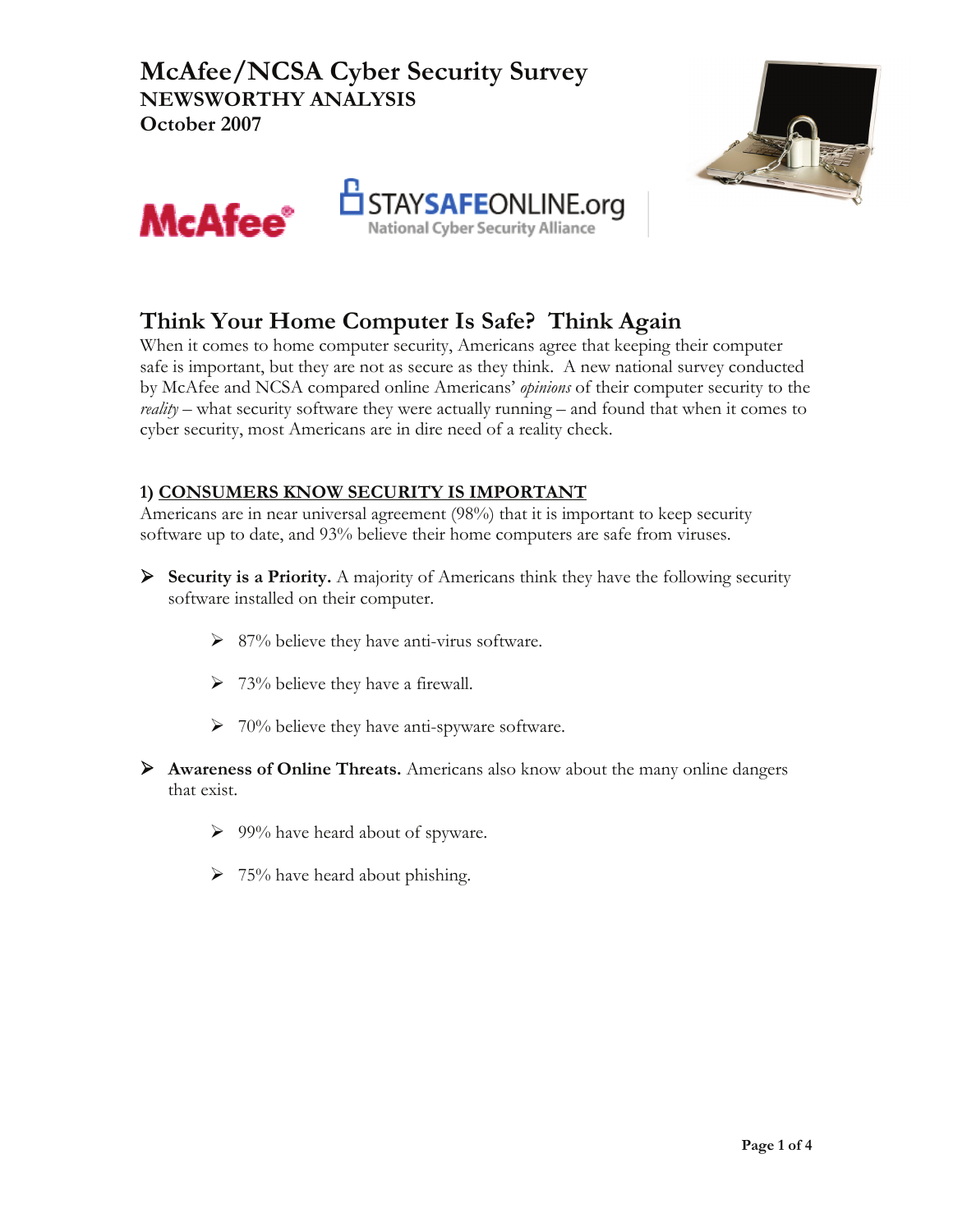### **2) FALSE SENSE OF SECURITY**

When it comes to the security software on their computer, what Americans say they have doesn't match up with what's actually there.

- ¾ **Expired Anti-Virus Software.** While 92% of Americans think that their anti-virus software is up to date, just 51% have current anti-virus software that has received an updated DAT file within the past week.
- ¾ **Disabled Firewall.** Even though 73% of Americans think they have a firewall installed, only 64% actually have it enabled.
- ¾ **Less than half have anti-spyware protection.** While 70% think they have anti-spyware software, just 60% actually have it installed.
- ¾ **No Phishing Protection.** More than twice as many Americans report having antiphishing software as actually have it installed (27% vs. 12%).

|               | Americans<br>Who Claim<br>to Have<br>Software<br>Installed | Americans<br>Who<br><b>Actually</b><br>Have<br>Software<br><b>Installed</b> | Americans<br>Who<br><b>Actually</b><br>Have<br>Software<br>Enabled | <b>DAT</b><br>Updated<br>$w/in$ past<br>week | <b>DAT</b><br>Updated<br>$w/in$ past<br>2 weeks | <b>DAT</b><br>Updated<br>$w/in$ past<br>month |
|---------------|------------------------------------------------------------|-----------------------------------------------------------------------------|--------------------------------------------------------------------|----------------------------------------------|-------------------------------------------------|-----------------------------------------------|
| Anti-virus    | 87%                                                        | 92%                                                                         | n/a                                                                | $51\%$                                       | 51%                                             | 52%                                           |
| Anti-spyware  | 70%                                                        | 60%                                                                         | n/a                                                                | n/a                                          | n/a                                             | n/a                                           |
| Firewall      | 73%                                                        | 80%                                                                         | 64%                                                                | n/a                                          | n/a                                             | n/a                                           |
| Anti-spam     | $61\%$                                                     | 10%                                                                         | n/a                                                                | n/a                                          | n/a                                             | n/a                                           |
| Anti-phishing | 27%                                                        | 12%                                                                         | n/a                                                                | n/a                                          | n/a                                             | n/a                                           |

### **3) AMERICANS ARE UNDERPROTECTED**

- ¾ **Fully Protected? You're One of the Few.** Less than one in four Americans are fully protected against viruses and malware.
	- $\triangleright$  Just 24% have anti-spyware software installed, an enabled firewall and antivirus protection that has received an updated DAT file within one week.
- ¾ **Older And Wiser.** Somewhat surprisingly, Americans ages 45 and older show more savvy than their younger counterparts when it comes to cyber security.
	- $\geq 26\%$  of them are fully protected versus just 20% of Americans ages 44 and younger.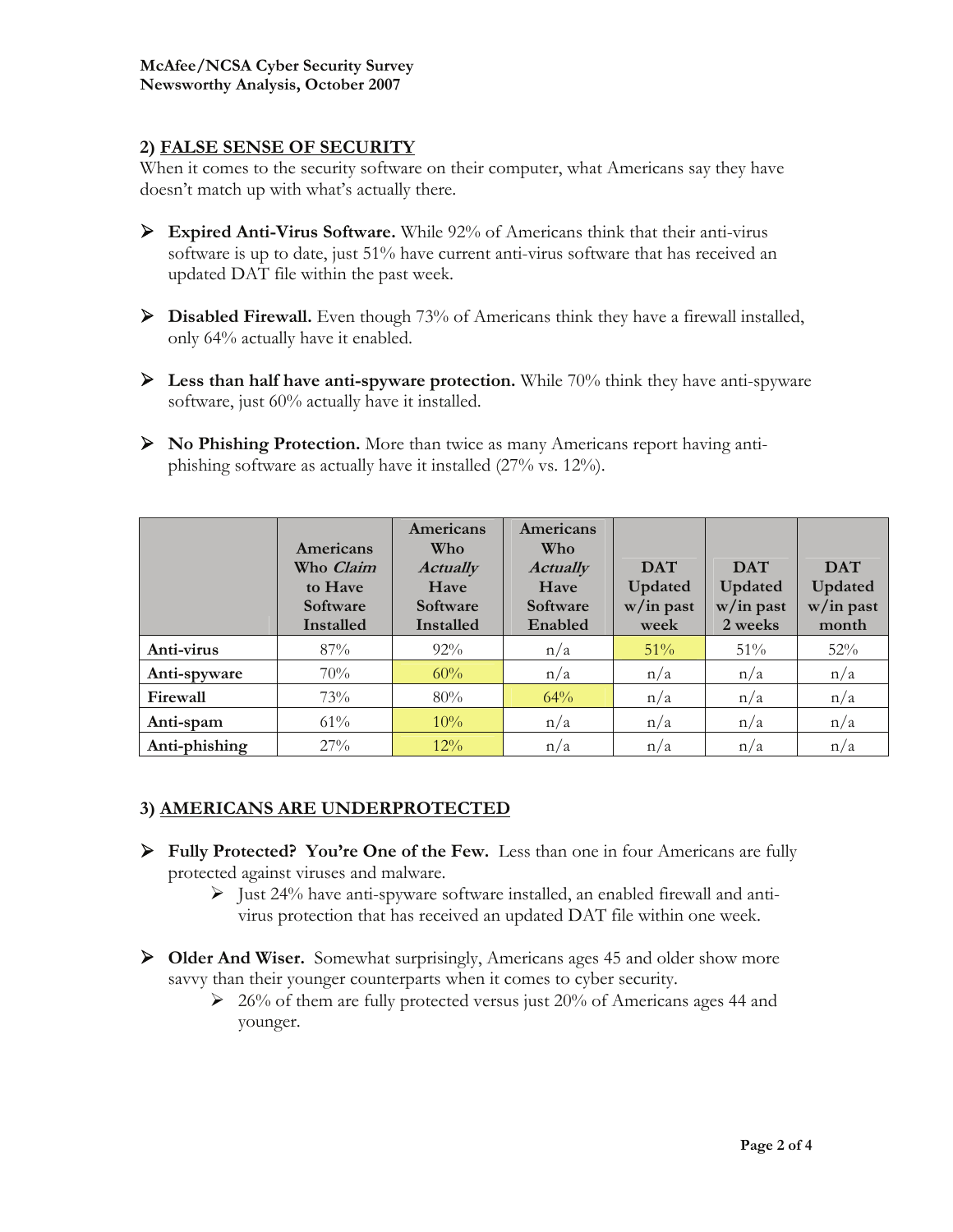#### **4) COMPROMISED COMPUTERS**

Paying the Price for Lack of Protection. Americans' lack of basic security protection is taking its toll on their home computer.

- ¾ **Viruses Are Common.** A majority of Americans report that they have had a virus on their computer (54%). Perhaps even more disturbing, 15% of Americans aren't even sure if they've had a virus or not.
- ¾ **I Spy.** More than four in ten Americans believe they currently have spyware or adware on their home computer (44%).
- ¾ **Something Phishy.** Three out of four Americans (74%) have received a phishing email—and 92% of this group says at least some of the emails looked legit at first glance.
- ¾ **Pop-Up Problems.** Nearly one in three Americans who have a pop-up blocker installed (32%) still get pop up ads even when using the blocker on their computer. In addition, 39% of Americans who believe they have spyware or adware on their computer say they have been redirected to a different search engine or received a pop-up offering search results from a different website.

### **5) PUTTING THEMSELVES AT RISK**

The vast majority of Americans store valuable information and conduct sensitive business on their home computers, making their lack of adequate security protection all the more unfortunate.

- $\triangleright$  Nearly nine out of ten Americans (87%) store important personal data like financial information, health records, resumes and personal emails in files on their home computer.
- $\triangleright$  And nearly nine in ten go online to use their home computer for sensitive activities such as banking, stock trading or reviewing personal medical information (88%).